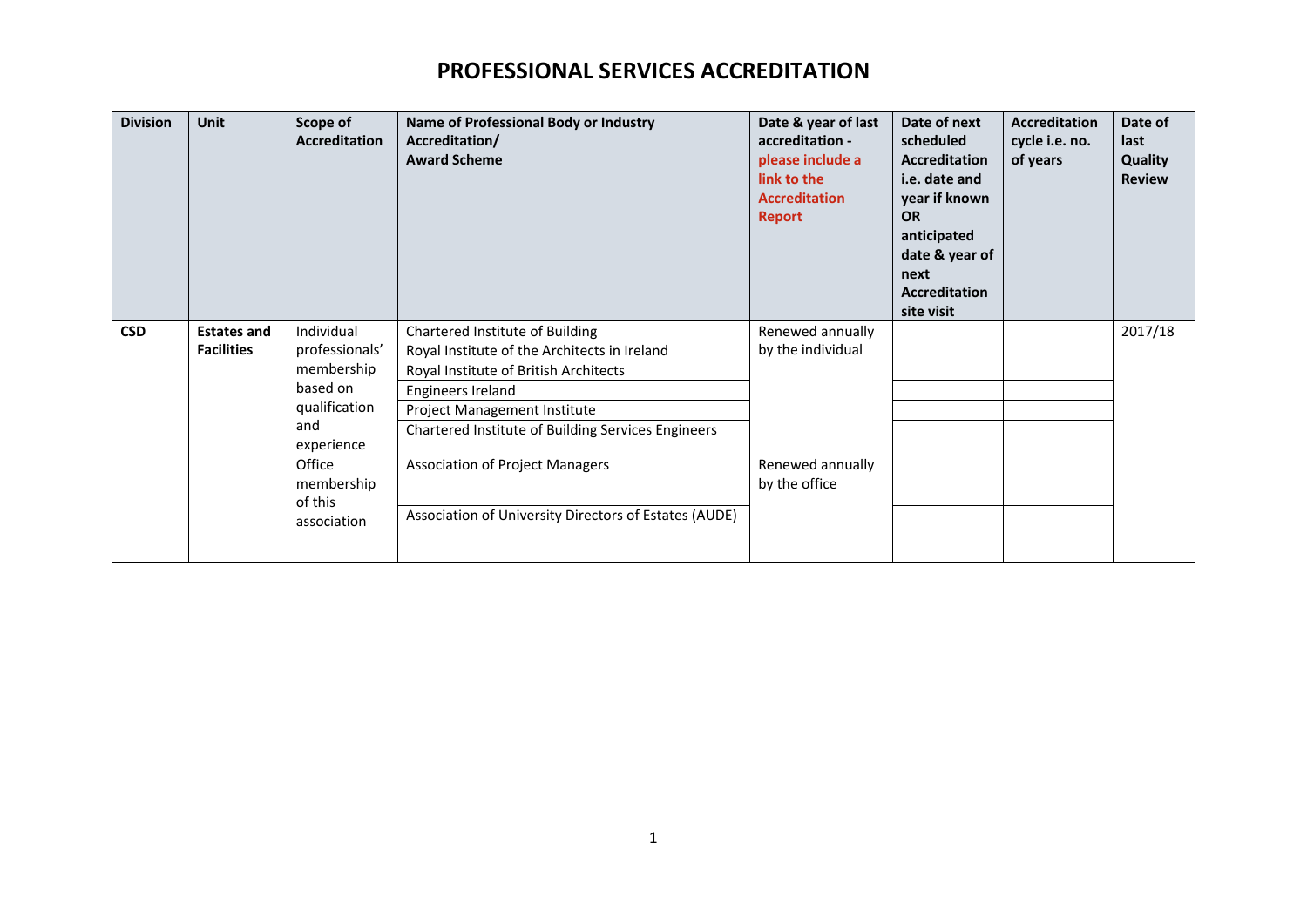| <b>Division</b> | Unit                            | Scope of<br><b>Accreditation</b> | Name of Professional Body or Industry<br>Accreditation/<br><b>Award Scheme</b>                                                                                                                                                                                                                                                                                                | Date & year of last<br>accreditation -<br>please include a<br>link to the<br><b>Accreditation</b><br><b>Report</b> | Date of next<br>scheduled<br><b>Accreditation</b><br>i.e. date and<br>year if known<br><b>OR</b><br>anticipated<br>date & year of<br>next<br><b>Accreditation</b><br>site visit | <b>Accreditation</b><br>cycle i.e. no.<br>of years | Date of<br>last<br>Quality<br><b>Review</b> |
|-----------------|---------------------------------|----------------------------------|-------------------------------------------------------------------------------------------------------------------------------------------------------------------------------------------------------------------------------------------------------------------------------------------------------------------------------------------------------------------------------|--------------------------------------------------------------------------------------------------------------------|---------------------------------------------------------------------------------------------------------------------------------------------------------------------------------|----------------------------------------------------|---------------------------------------------|
| <b>CSD</b>      | <b>Health</b><br><b>Service</b> | Doctors and<br><b>Nurses</b>     | 1. The College Health Service professional staff are<br>required to maintain Registration with their<br>Statutory Regulatory Body. For Doctors and<br>Nurses at the College Health Service, these are<br>the:<br><b>Medical Council of</b><br>Ireland - https://www.medicalcouncil.ie/<br><b>Nursing and Midwifery Board of</b><br>Ireland - https://www.nmbi.ie/Registration | Current                                                                                                            |                                                                                                                                                                                 | Continual                                          | 2013/14                                     |
|                 |                                 |                                  | In addition to Registration, the Clinical Staff also<br>2.<br>maintain Professional indemnity Insurance<br>through the<br><b>Medical Protection</b><br>Society - https://www.medicalprotection.org/ir<br>eland. All                                                                                                                                                           |                                                                                                                    |                                                                                                                                                                                 |                                                    |                                             |
|                 |                                 |                                  | 3.<br>Doctors working at College Health in addition to<br>being Registered with the Medical Council, also<br>are required to be listed on the Specialist<br>Register of the field in which they practice -<br><b>General Practice and Psychiatry.</b>                                                                                                                         |                                                                                                                    |                                                                                                                                                                                 |                                                    |                                             |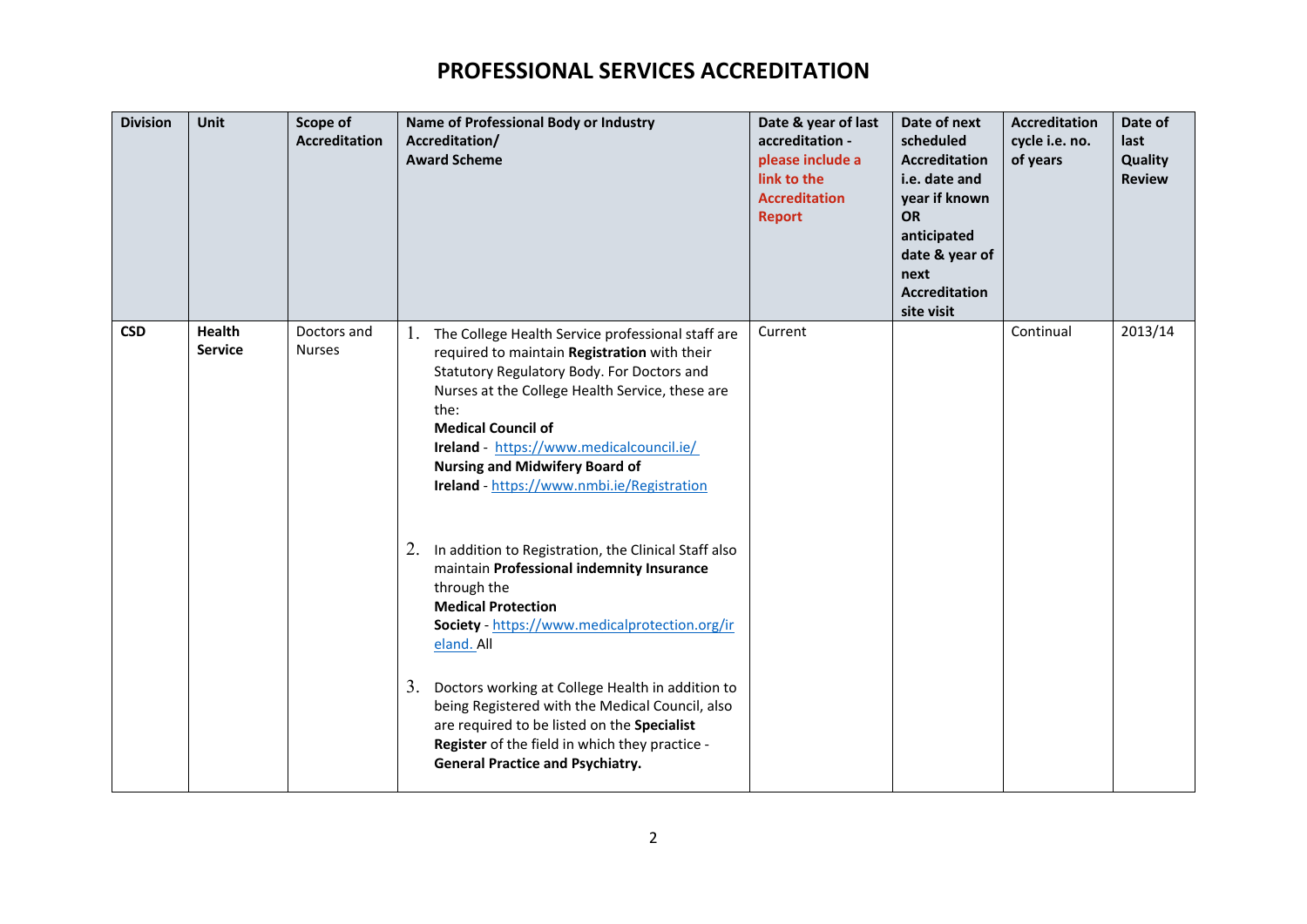| <b>Division</b> | Unit                                  | Scope of<br><b>Accreditation</b>                                                                  | Name of Professional Body or Industry<br>Accreditation/<br><b>Award Scheme</b>                                                                                                                                                                                                                              | Date & year of last<br>accreditation -<br>please include a<br>link to the<br><b>Accreditation</b><br><b>Report</b> | Date of next<br>scheduled<br><b>Accreditation</b><br>i.e. date and<br>year if known<br><b>OR</b><br>anticipated<br>date & year of<br>next<br><b>Accreditation</b><br>site visit | <b>Accreditation</b><br>cycle i.e. no.<br>of years | Date of<br>last<br>Quality<br><b>Review</b> |
|-----------------|---------------------------------------|---------------------------------------------------------------------------------------------------|-------------------------------------------------------------------------------------------------------------------------------------------------------------------------------------------------------------------------------------------------------------------------------------------------------------|--------------------------------------------------------------------------------------------------------------------|---------------------------------------------------------------------------------------------------------------------------------------------------------------------------------|----------------------------------------------------|---------------------------------------------|
| <b>CSD</b>      | <b>Counselling</b><br><b>Services</b> | Counsellors                                                                                       | <b>Psychological Society of Ireland</b><br>or<br><b>Irish Council for Psychotherapy</b>                                                                                                                                                                                                                     | <b>All Trinity</b><br>counsellors are<br>accredited by their<br>relative<br>professional body                      | Ongoing                                                                                                                                                                         | Continual                                          | 2014/15                                     |
| <b>CSD</b>      | <b>Counselling</b><br><b>Services</b> | Volunteering<br>Accreditation<br>for Student-<br>to-Student<br>(S2S) Peer<br>Support<br>programme | Volunteer Ireland - the national volunteering<br>development organisation.<br>Award Scheme: Investing in Volunteers (IIV)<br>accreditation from Volunteer Ireland                                                                                                                                           | S2S application<br>submitted,<br>expecting to hear<br>back soon                                                    | Under<br>submission                                                                                                                                                             |                                                    | 2014/15                                     |
| <b>CSD</b>      | <b>Disability</b><br><b>Services</b>  | Disability<br>Service                                                                             | <b>AHEAD</b> - Association for Higher Education Access<br>and Disability<br>Centre of expertise on inclusive education, that aims<br>to promote full access to and participation in further<br>and higher education for students with disabilities<br>and to enhance employment prospects on<br>graduation. |                                                                                                                    |                                                                                                                                                                                 |                                                    | 2014/15                                     |
| <b>CSD</b>      | <b>Disability</b><br><b>Services</b>  | Disability<br><b>Advisors</b>                                                                     | DAWN - The Disability Advisors Working Network<br>Higher Education collaboration on professional<br>standards, best practice, policy and procedure                                                                                                                                                          |                                                                                                                    |                                                                                                                                                                                 |                                                    | 2014/15                                     |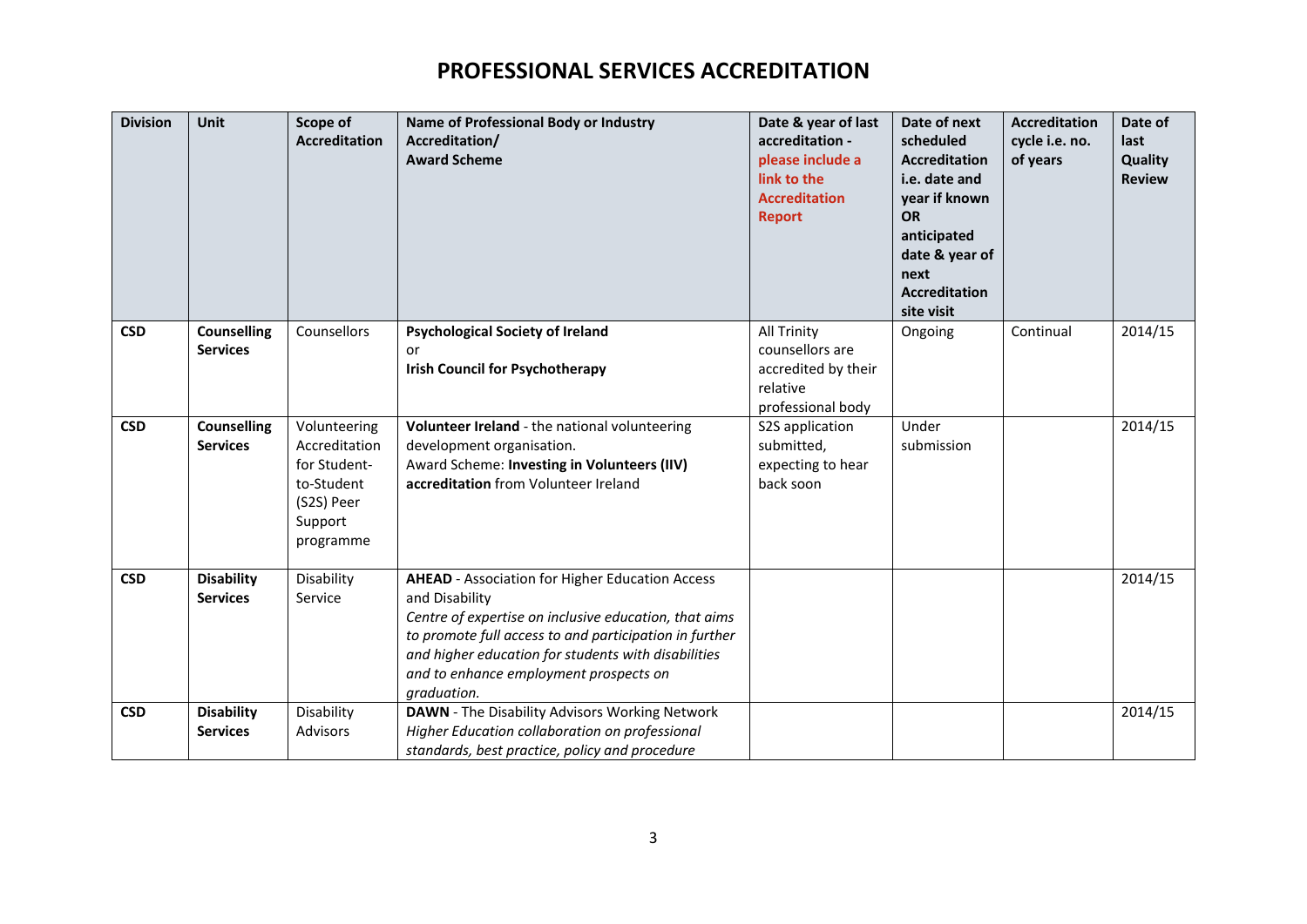| <b>Division</b> | <b>Unit</b>       | Scope of<br><b>Accreditation</b> | Name of Professional Body or Industry<br>Accreditation/<br><b>Award Scheme</b> | Date & year of last<br>accreditation -<br>please include a<br>link to the<br><b>Accreditation</b><br><b>Report</b> | Date of next<br>scheduled<br><b>Accreditation</b><br>i.e. date and<br>year if known<br><b>OR</b><br>anticipated<br>date & year of<br>next<br><b>Accreditation</b><br>site visit | <b>Accreditation</b><br>cycle i.e. no.<br>of years | Date of<br>last<br>Quality<br><b>Review</b> |
|-----------------|-------------------|----------------------------------|--------------------------------------------------------------------------------|--------------------------------------------------------------------------------------------------------------------|---------------------------------------------------------------------------------------------------------------------------------------------------------------------------------|----------------------------------------------------|---------------------------------------------|
| <b>CSD</b>      | Sport and         | National                         | Ireland Active - National Quality Standard Awards                              | January 2021                                                                                                       | Autumn 2021                                                                                                                                                                     | annual                                             | 2014/15                                     |
|                 | <b>Recreation</b> | Leisure facility                 | (NQSA)                                                                         | https://www.tcd.ie                                                                                                 | review will                                                                                                                                                                     |                                                    |                                             |
|                 |                   | sector (Sport                    |                                                                                | Sport/news/2021/i                                                                                                  | most likely                                                                                                                                                                     |                                                    |                                             |
|                 |                   | facilities                       |                                                                                | reland-active.php                                                                                                  | take place                                                                                                                                                                      |                                                    |                                             |
|                 |                   | hygiene,                         |                                                                                | https://irelandactiv                                                                                               |                                                                                                                                                                                 |                                                    |                                             |
|                 |                   | safety, HR and                   |                                                                                | e.ie/national-                                                                                                     |                                                                                                                                                                                 |                                                    |                                             |
|                 |                   | customer                         |                                                                                | quality-                                                                                                           |                                                                                                                                                                                 |                                                    |                                             |
|                 |                   | service)                         |                                                                                | standard/facilities-                                                                                               |                                                                                                                                                                                 |                                                    |                                             |
|                 |                   |                                  |                                                                                | 2020/                                                                                                              |                                                                                                                                                                                 |                                                    |                                             |
|                 |                   |                                  |                                                                                | No link available to                                                                                               |                                                                                                                                                                                 |                                                    |                                             |
|                 |                   |                                  |                                                                                | our report. Trinity                                                                                                |                                                                                                                                                                                 |                                                    |                                             |
|                 |                   |                                  |                                                                                | Sport achieved                                                                                                     |                                                                                                                                                                                 |                                                    |                                             |
|                 |                   |                                  |                                                                                | OUTSTANDING<br>Leisure award 7 <sup>th</sup>                                                                       |                                                                                                                                                                                 |                                                    |                                             |
|                 |                   |                                  |                                                                                |                                                                                                                    |                                                                                                                                                                                 |                                                    |                                             |
|                 |                   |                                  |                                                                                | consecutive year                                                                                                   |                                                                                                                                                                                 |                                                    |                                             |